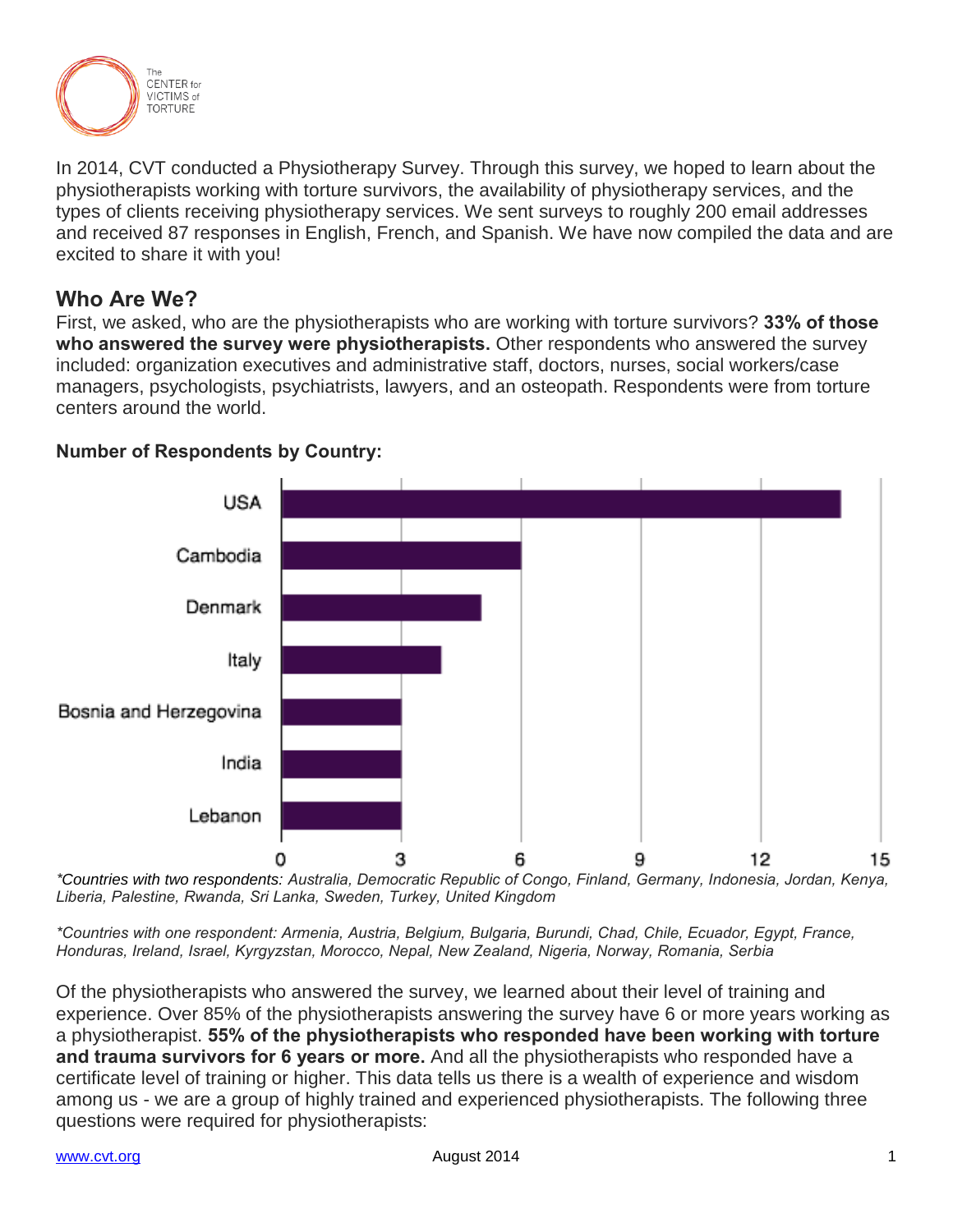

**How many years of experience do you have working as a physiotherapist?**



**How many years have you worked as a physiotherapist specializing in torture and trauma rehabilitation?**



*\*No respondents stated they had over 20 years of experience.*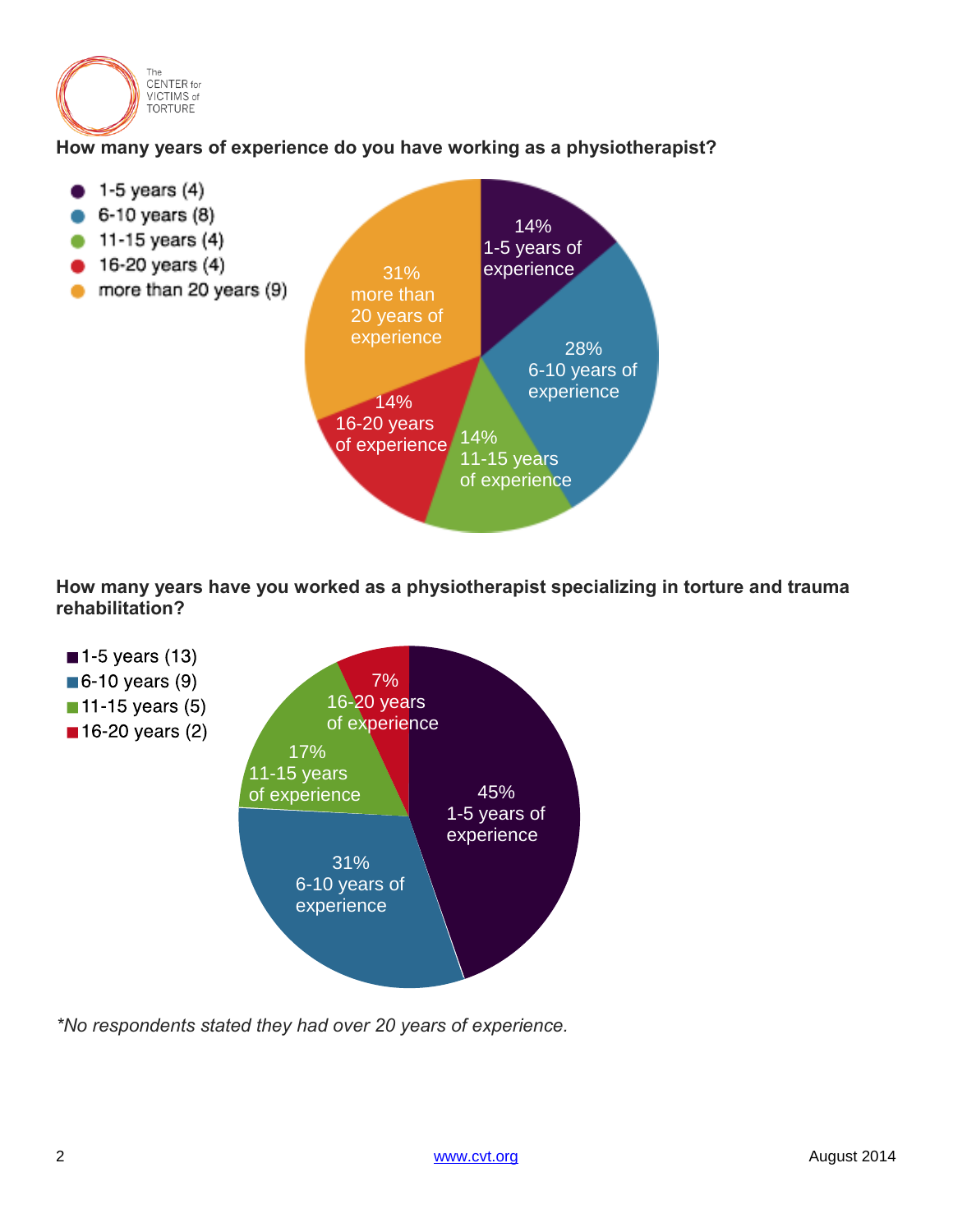

## **What is your highest level of training?**

- Diploma/Certificate (5)
- Baccalaureate Degree (13)
- Masters Degree (9)
- Doctoral/PhD (1)



*\*No respondents stated high school as their highest level of training.*

## **What Are We Doing?**

Second, we wanted to know what is being done in physiotherapy for torture survivors around the world. Through this survey we learned about the availability of physiotherapy services and specific modalities used to help torture survivors heal. **Unfortunately, 30% of torture survivor centers who completed the survey still do not have physiotherapy services available to clients. When broken down by region, the accessibility is generally still the same, with no services available for between 25%-45% of the torture survivor centers across regions.** South and Central Asia were the exception - all seven respondents from this region had some level of access to physiotherapy for their clients. Since this region had the smallest amount of respondents, however, we cannot assume this level of access is true across South and Central Asia.

**Of the torture centers who have access to physiotherapy, manual therapy, massage, therapeutic exercise, and group exercise are the modalities most often used to help torture survivors heal.** This data was consistent when broken down by region as well (see addendum).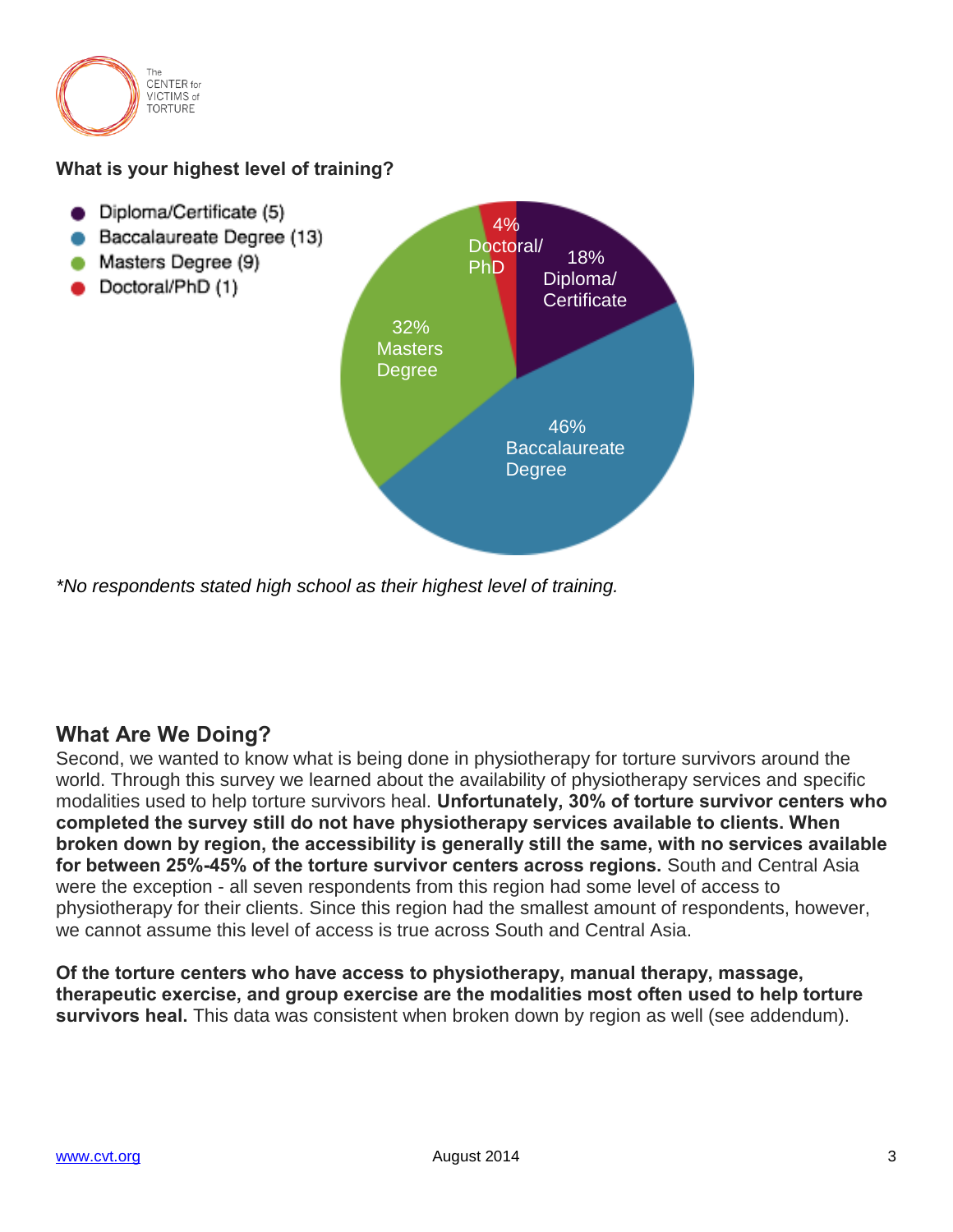

## **Do your clients have access to physiotherapy?**

- Yes Access onsite only (17)
- Yes Access offsite by referral (19)
- Yes Combination of onsite and offsite (25)
- No access to physiotherapy services (26)



**Approximately what percentage of your center's clients receive physiotherapy services?**



Not surprisingly, if a physiotherapist is on staff at the torture survivor center (as indicated by a physiotherapist answering the survey), the percentage of clients receiving physiotherapy services is increased. This indicates the importance of having physiotherapists on staff in order to increase the availability of physiotherapy for torture survivors.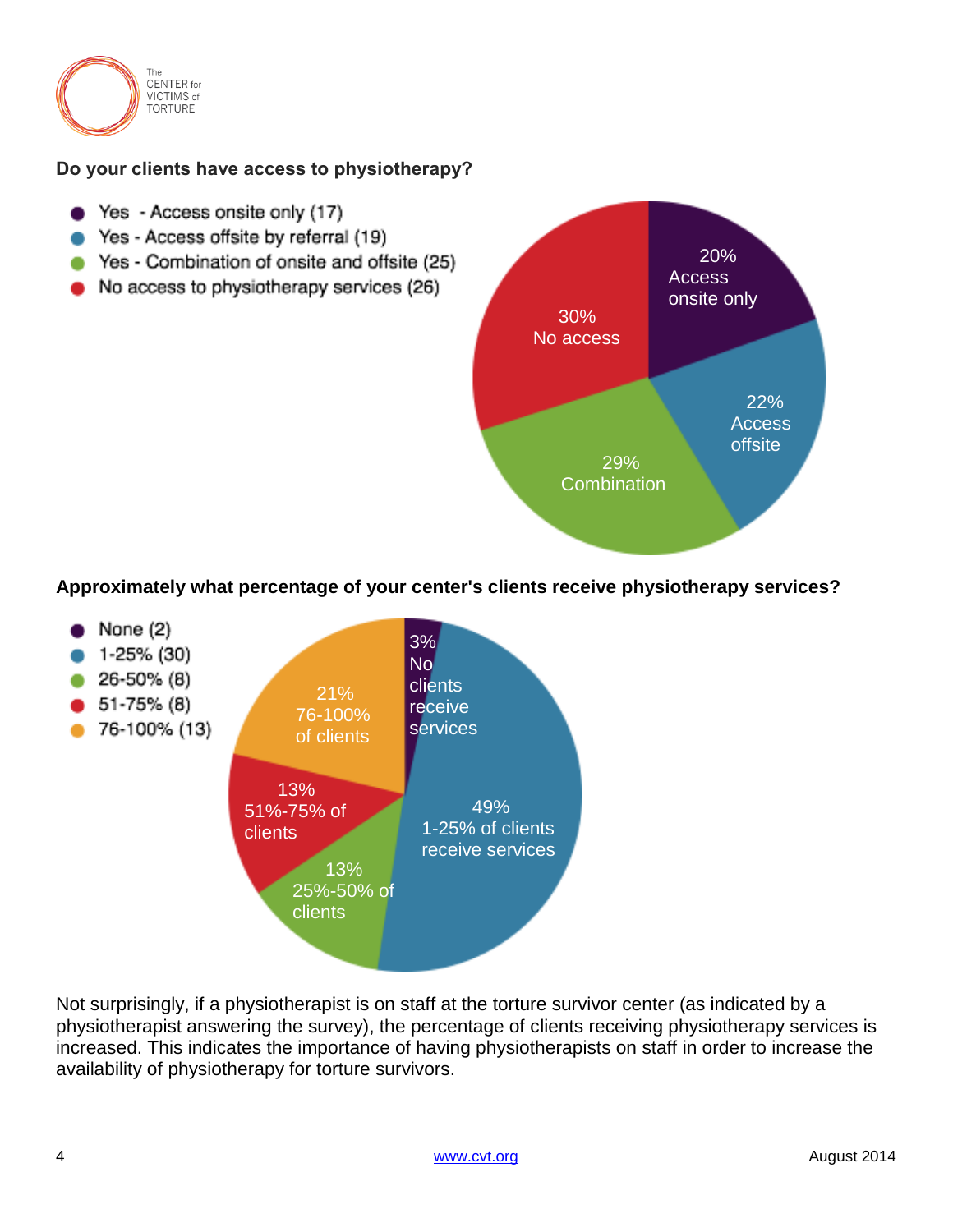

**The approximate percentage of a center's clients who receive physiotherapy services** *when a physiotherapist is on staff:*



**The approximate percentage of a center's clients who receive physiotherapy services** *when a physiotherapist is* **not** *on staff:*

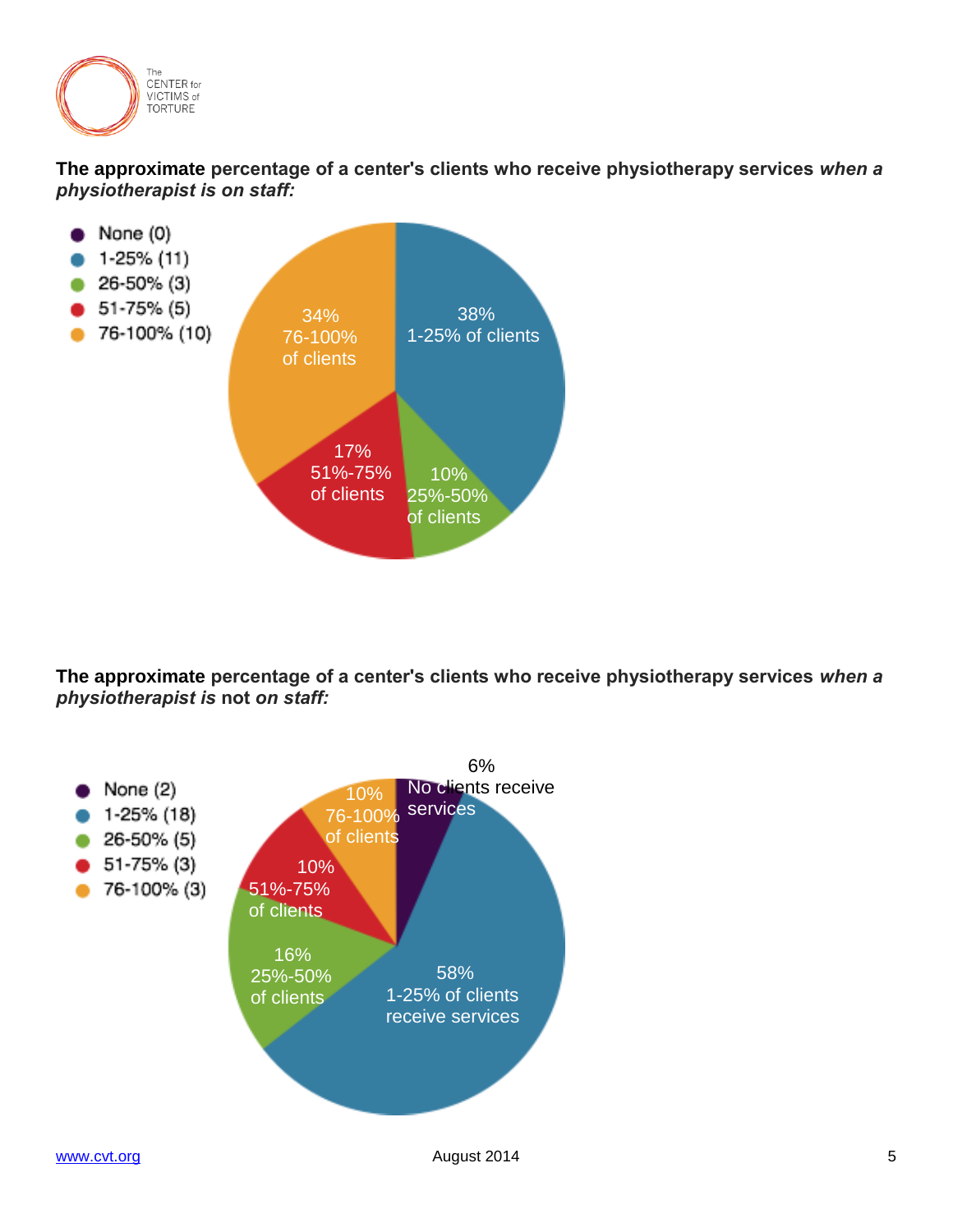

**What physiotherapy modalities are available to your clients (please check all that apply):**



*\*Other modalities available, included: graded motor imagery, low level laser therapy, acupuncture, mechanical treatment and diagnosis, dry heat therapy, psychodrama therapy, dry needling, psycho-education, BBAT, family therapy, body awareness training, roxendal, and Feldenkrais method.*

*\*\*Durable Medical Equipment not included on the Spanish and French surveys (Total of 11 surveys)*

#### **What other providers are available at your clinic or by referral (Please check all that apply)**



*\*Other providers available include: specialty doctors (including orthopedic surgeon, neurologists), bandage makers, legal services, tai chi, bowen therapy, cranial sacral therapy, family therapy, osteopathy, speech therapy, IQ, special education, financial support, livelihood skills trainings, education support for children, and human rights defenders.*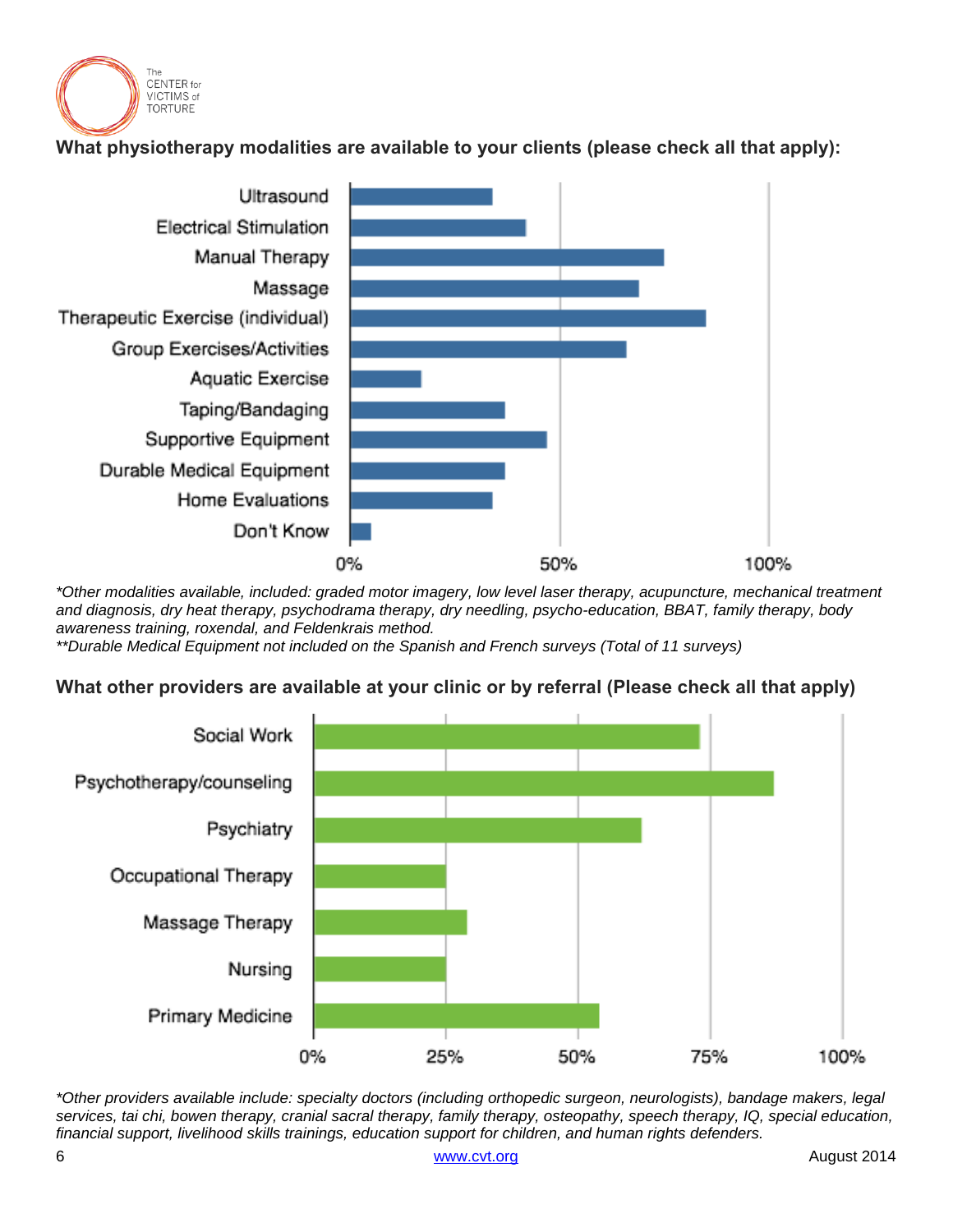

## **Who Are We Serving?**

Lastly, we asked questions about the torture survivors we work with. We learned that many of the torture survivors we work with are coming from the Middle East - from Iraq, Afghanistan, and Syria.

## **Are the clients served at your center: (check all that apply)**



*\*Other clients served include: torture survivors, survivors of war trauma, survivors of genocide, victims of domestic violence, victims of sexual violence, victims of human rights cases, undocumented immigrants, migrants, detainees, exdetainees, former hostages, prisoners of war, dismissed/ex prisoners, children affected by war, disabled, ex-combatants or veterans, general/local population, mothers of disappeared, and families of prisoners*

**If the clients are refugees/asylum seekers, please list 3-5 most common countries of origin**



*\*Countries listed three times: "African countries," or Africa, Chechnya, Guinea, Kosovo, Uganda \*Countries listed twice: Angola, Central African Republic, China, Colombia, Djibouti, Liberia, Nigeria, Palestine, South Sudan, former Yugoslavia \*Countries listed once: Albania, Bangladesh, Brazil, Cambodia, Croatia, Egypt, Ivory Coast, Kurdistan, Laos, Lebanon,* 

*Libya, Mali, Nepal, Pakistan, Peru, the Philippines, Senegal, Tanzania, Tibet, Turkey, Ukraine, Uzbekistan*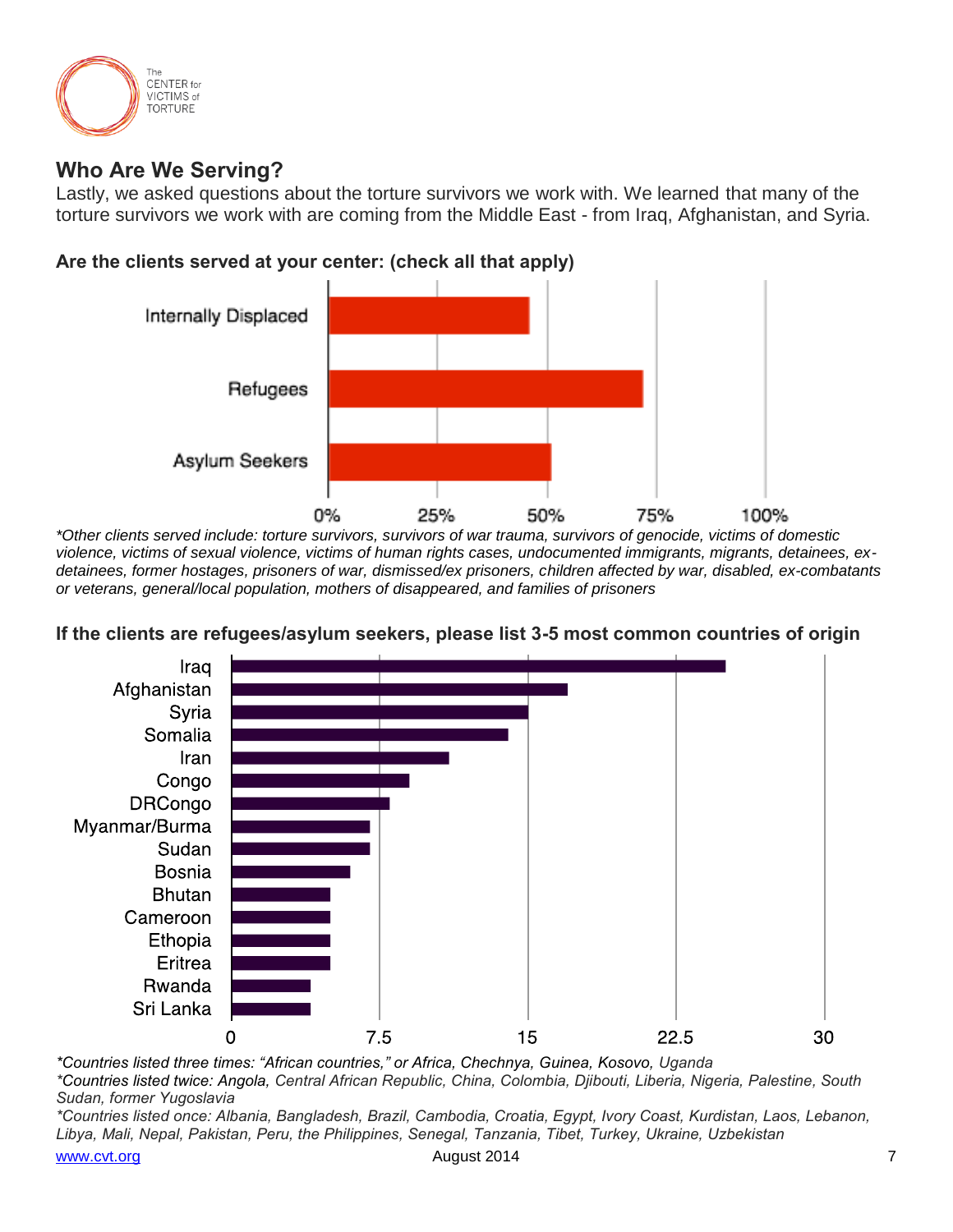

## **Where Do We Go From Here?**

Generally, physiotherapy services are still a new addition to the services offered at torture survivor centers. We know that the inclusion of physiotherapy services is essential to improving the success of a multidisciplinary approach to helping torture survivors heal. However, there are still many challenges and limitations for physiotherapy programs and staff. Through this survey we identified common issues we face as physiotherapists. Our hope is that this survey is the beginning of forming connections and networks that will strengthen our work so we can overcome many of these barriers to improving the lives of torture victims.

For most of the respondents, lack of funds/resources and lack of personnel ranked high as the main challenges and limitations facing physiotherapy programs for torture survivors. When we only look at the physiotherapists' responses, we see that challenges specific to working with clients rank higher, such as difficulty of travel (whether difficulties in clients coming to the clinic, or clinicians visiting the clients), lack of time with the client (such as programs that only allow a set number of visits or a program's inability to follow up with a client), lack of training and research (such as available diagnostic tools and educational materials available), and client motivation (such as socio-economic factors that inhibit the participation of clients in therapy, stigma around therapy, and visa situations of clients).

## **What are the main challenges and limitations your physiotherapy program and staff encounter?**

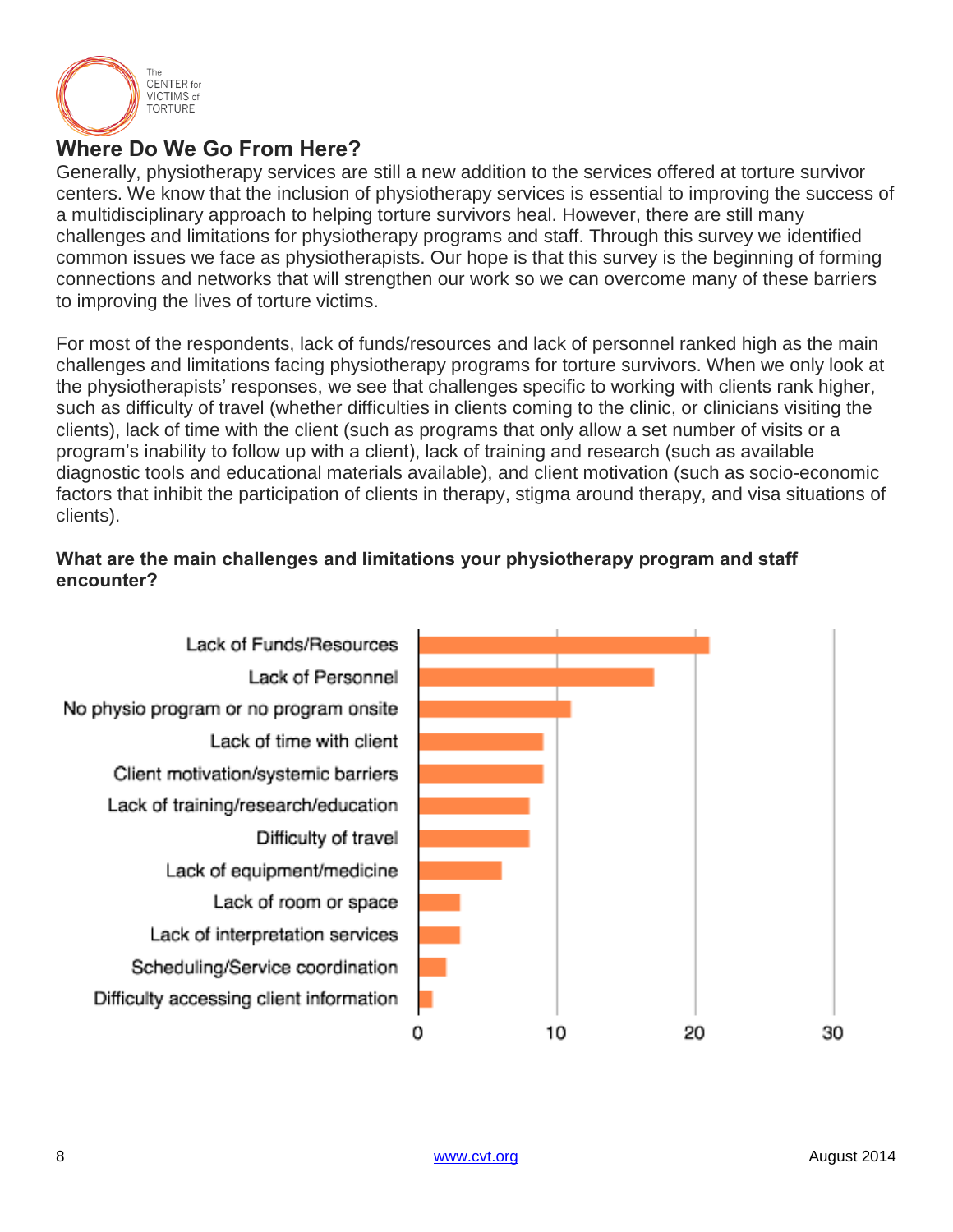

#### **What are the main challenges and limitations your physiotherapy program and staff encounter?** *Responses from the physiotherapists only:*



We share many of the same challenges and limitations, and 30% of torture survivor centers do not offer physiotherapy at all. But we also share a wealth of wisdom and expertise among us. This survey has highlighted the areas where support is needed most, and where we can begin to collaborate to support the work we do. Furthermore, since most of us work with similar modalities, our hope is that collaborative activities and trainings can benefit a large majority of the physiotherapists working with torture survivors. We can build on our similar approach to physiotherapy and strengthen our work.

And most of us want to work together! Ninety percent of the physiotherapists who responded to the survey indicated their interest in collaborating (compared to 70% non-physiotherapists). In addition to Facebook, webinars, a listserve, and LinkedIn, respondents also expressed interest in collaborating through international conferences/trainings and through e-mail.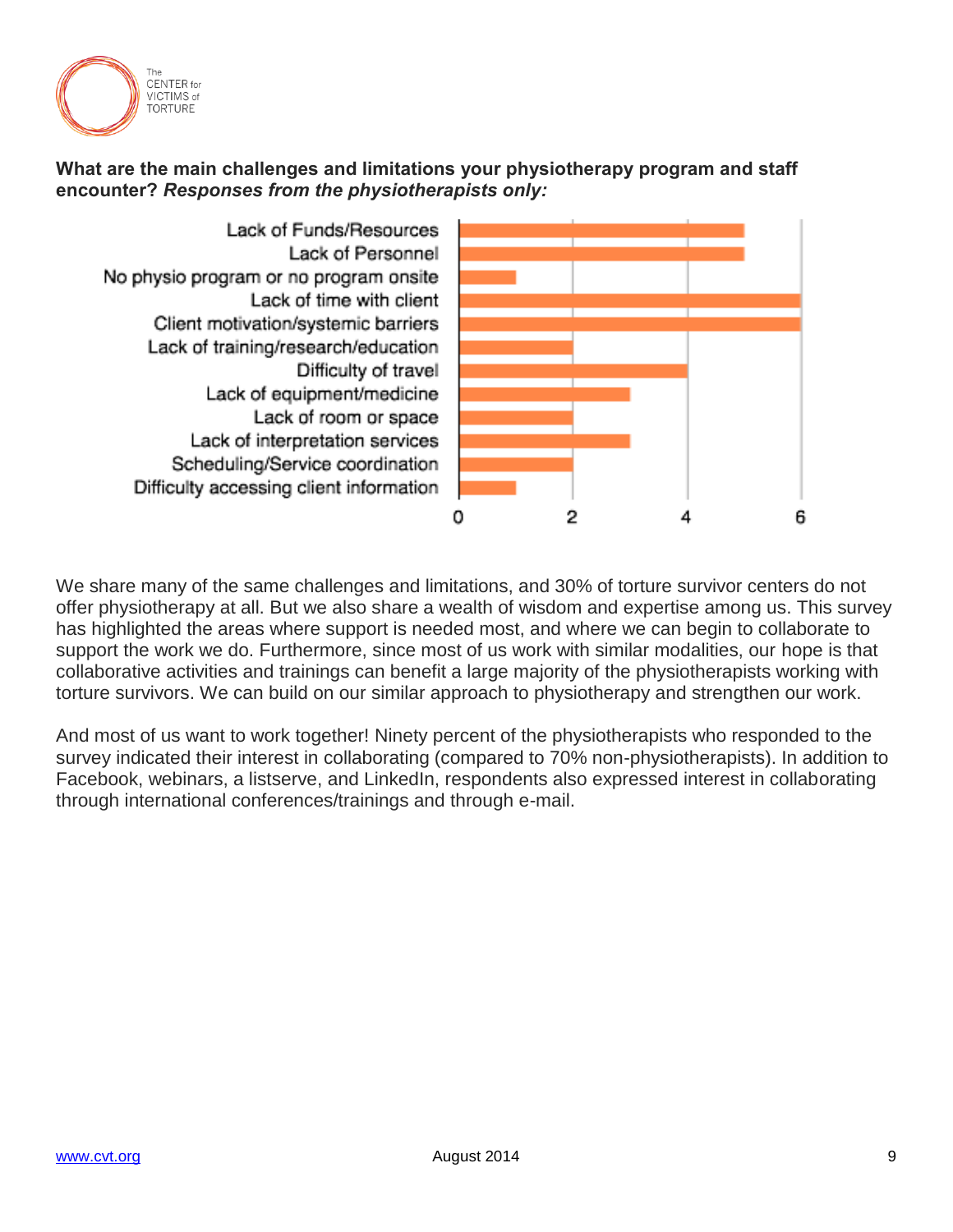

**Would you be interested in any of the following collaborative activities if they were available? (please mark all that apply)**



*Of the physiotherapists who responded:* **Would you be interested any of the following collaborative activities if they were available? (please mark all that apply)**



## **Thank you for your participation!**

The large majority of respondents stated an interest in collaborative activities. In the following months we will be working on some of these collaborative activities, including creating a Facebook page, sharing resources, and sending results from a survey taken by physiotherapists about outcome measurement tools. In the meantime, we encourage you to visit the resource page [HealTorture.org.](http://www.healtorture.org/)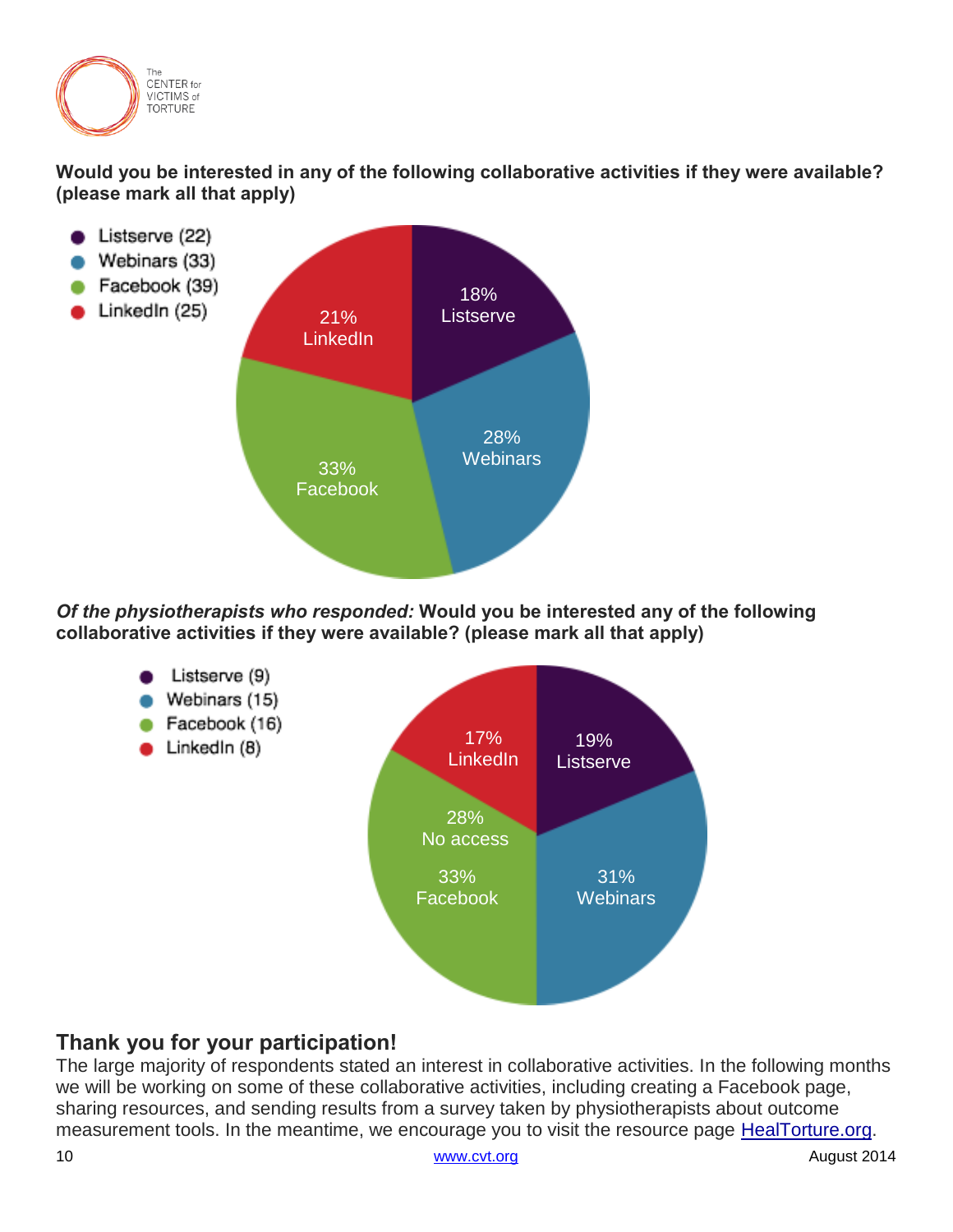

Together, we hope to organize as a worldwide community of physiotherapists working with torture survivors.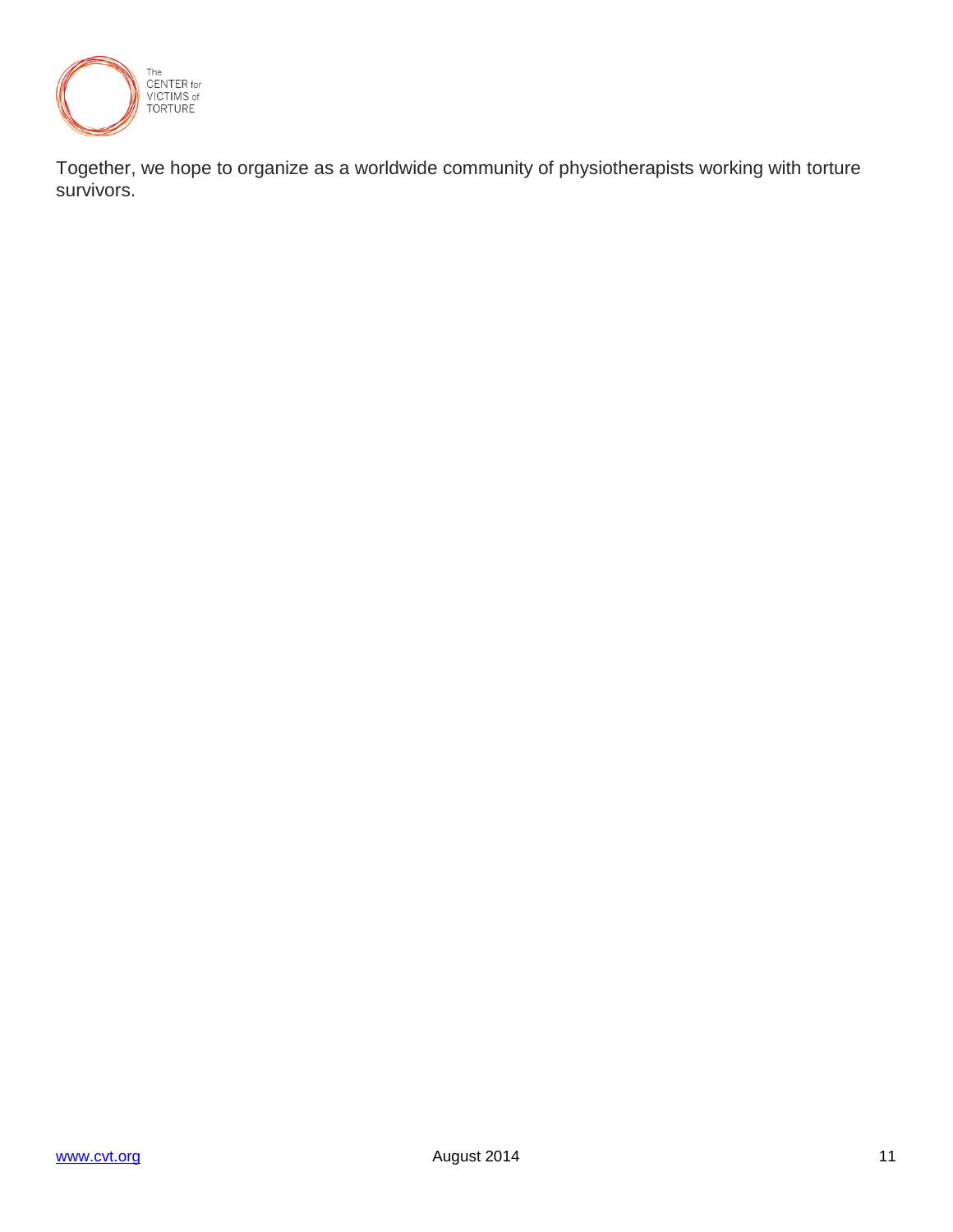

# **Do your clients have access to physiotherapy?**

## **Europe (29):**



12 [www.cvt.org](http://www.cvt.org/) and the state of the state of the state of the state of the state of the state of the state of t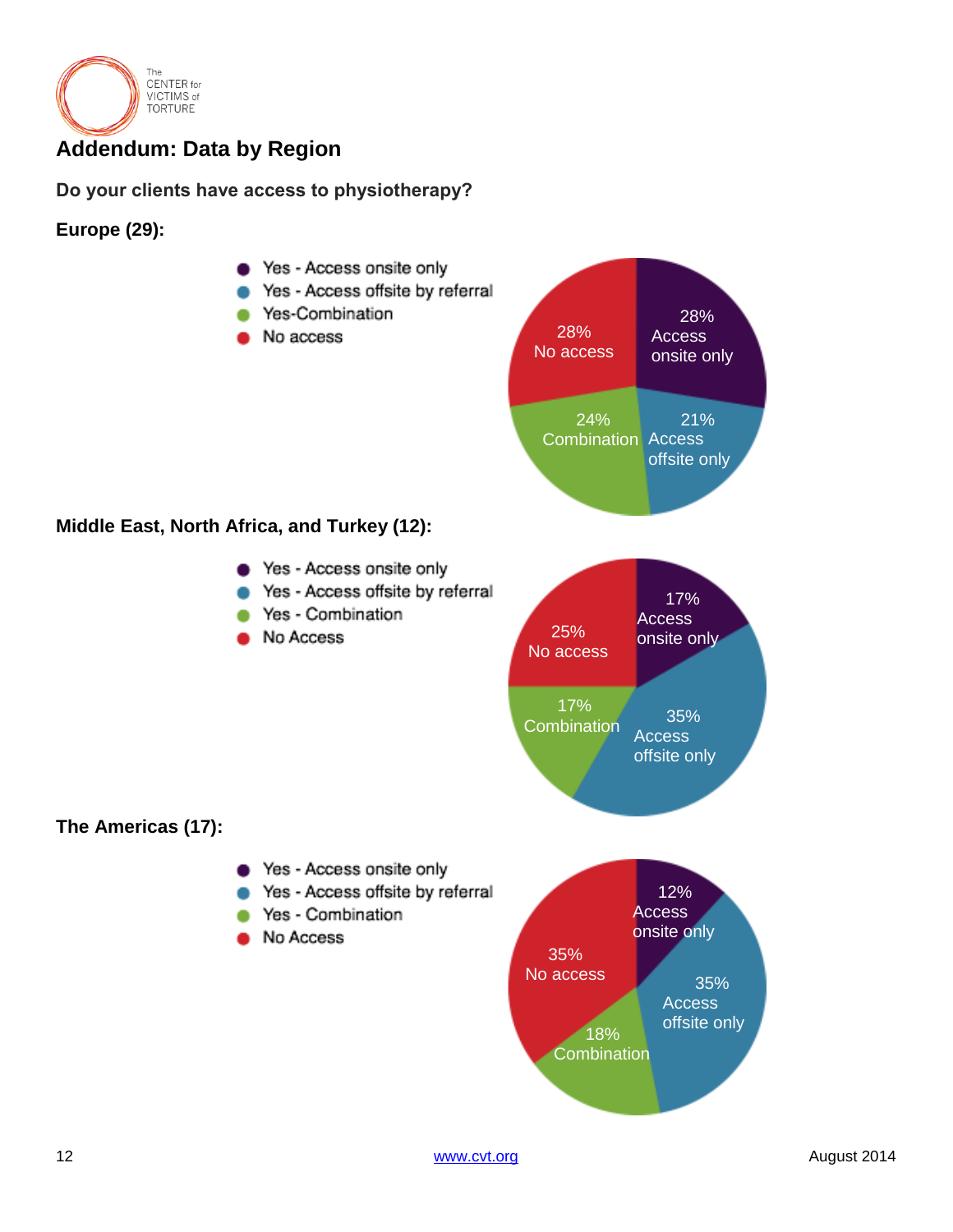

#### **South and Central Asia (7):**

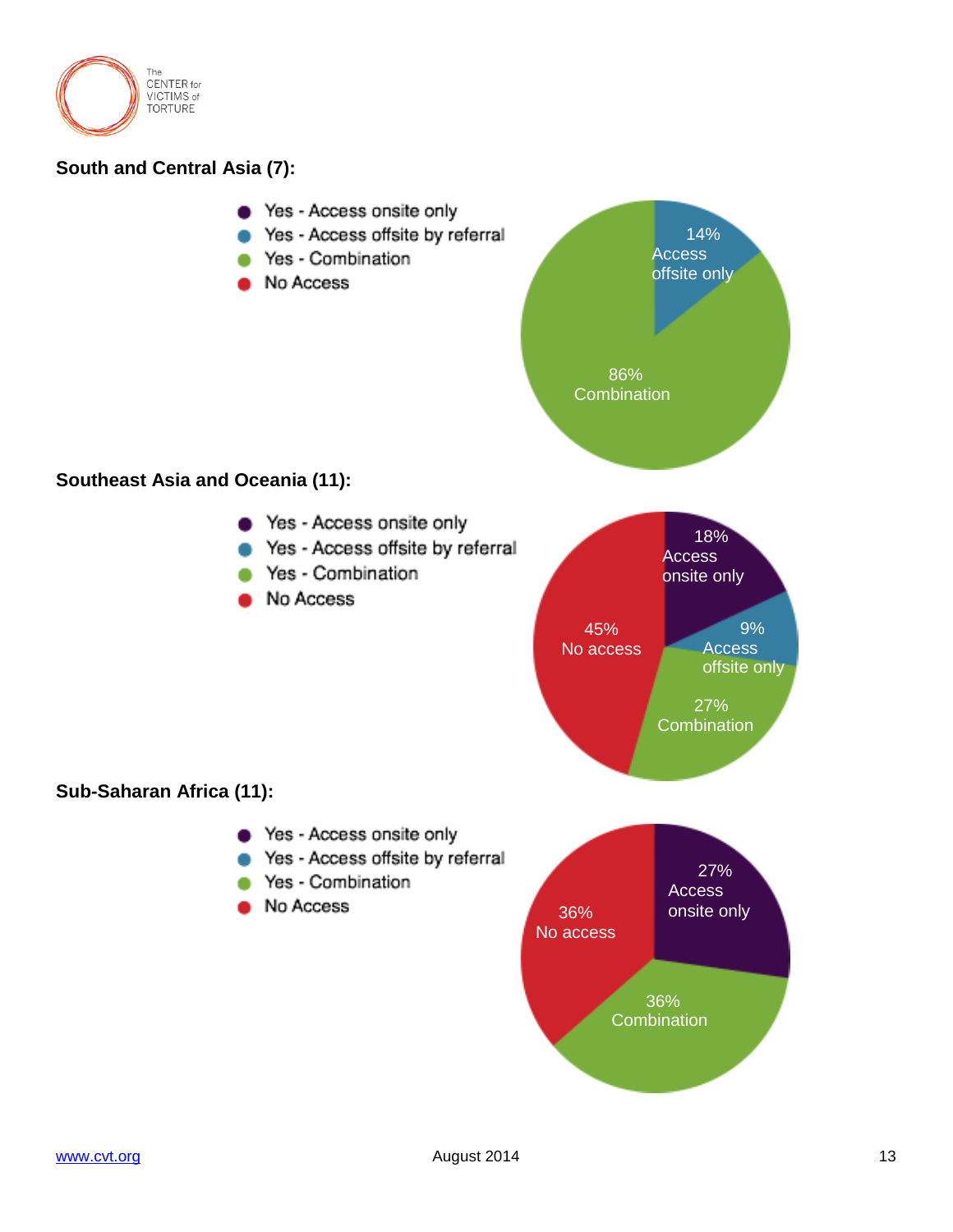